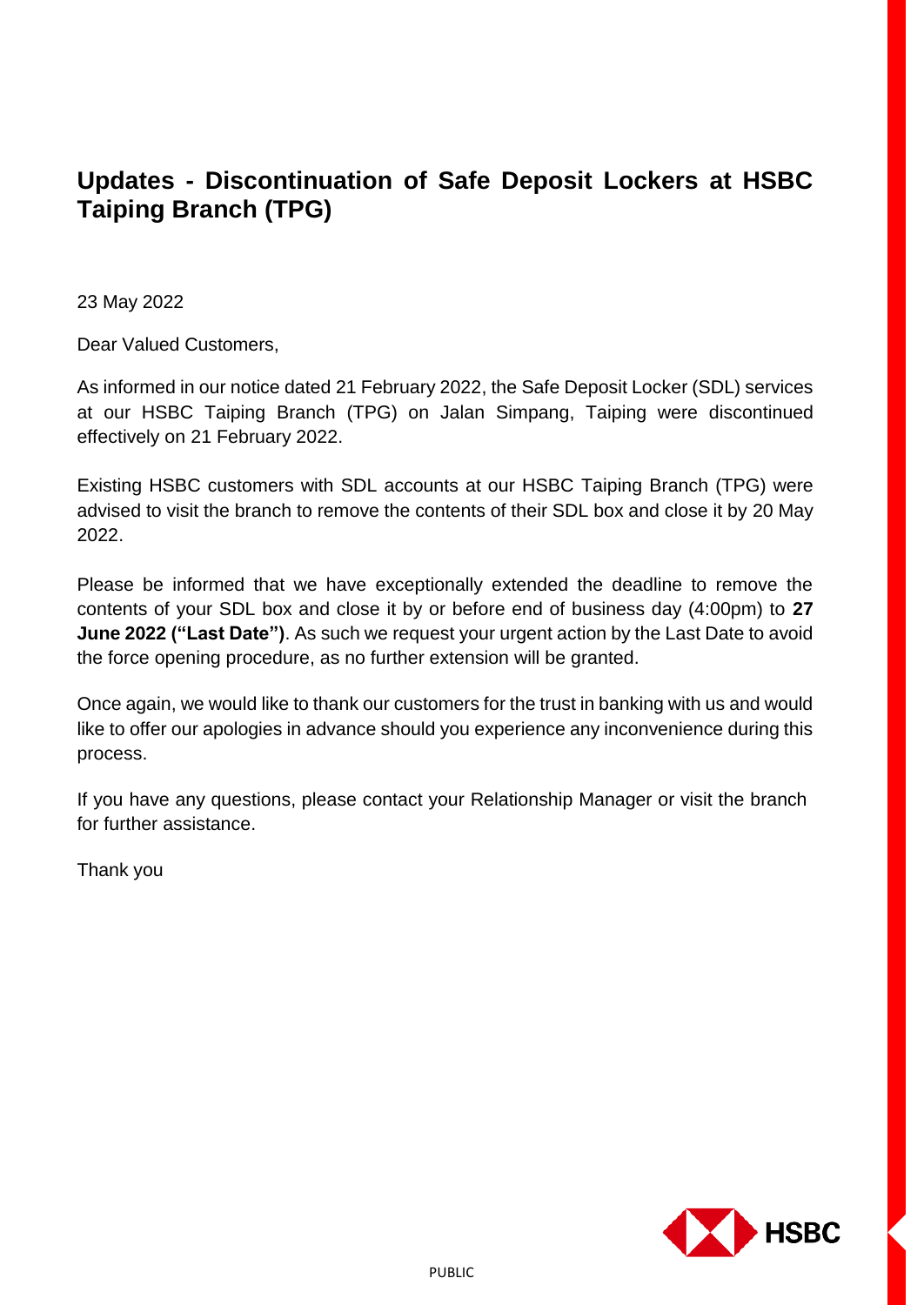## **Frequently Asked Questions (FAQs) on SDL Closure**

We have updated our FAQs to reflect the extension of SDL closure till 27 June 2022. Please refer to the updated FAQs as follows:

| 1 | Why is HSBC discontinuing<br>Safe Deposit Locker<br>the<br>(SDL) facility at this branch?                                                                                           | Safe Deposit Locker (SDL) facility at HSBC Taiping<br>Branch (TPG) is no longer within our business<br>priorities.                                                                                                                                                                                                                                                                                                              |  |  |
|---|-------------------------------------------------------------------------------------------------------------------------------------------------------------------------------------|---------------------------------------------------------------------------------------------------------------------------------------------------------------------------------------------------------------------------------------------------------------------------------------------------------------------------------------------------------------------------------------------------------------------------------|--|--|
| 2 | I have an SDL at TPG. What<br>should I do next?                                                                                                                                     | Please visit our HSBC Taiping Branch (TPG) during<br>banking hours to close the SDL account and<br>retrieve the contents in your locker by 27 June<br>2022.<br>Any annual fees already paid will be refunded on a<br>pro rata basis with the amount credited into your<br>HSBC savings account on the closure date of your                                                                                                      |  |  |
|   |                                                                                                                                                                                     | SDL.                                                                                                                                                                                                                                                                                                                                                                                                                            |  |  |
| 3 | I have lost my SDL key. Can I<br>still close my account and<br>retrieve the contents in my<br>locker?                                                                               | Yes. A request to force open your locker can be<br>made and the cost of the exercise will be borne by<br>you.                                                                                                                                                                                                                                                                                                                   |  |  |
| 4 | For Joint Account Holders<br>close the Locker?                                                                                                                                      | What should you do if your joint renter(s) are not able to be present at the branch to                                                                                                                                                                                                                                                                                                                                          |  |  |
|   | Our SDL Locker is a joint<br>account. Must all joint renters<br>be present at the branch to<br>close the account?<br>or<br>Can only the key holder<br>request to close the account? | Any of the joint renters of the account and in<br>possession of the Locker key may request to close<br>the related account and retrieve the contents of the<br>Locker, with or without the presence of the other<br>joint renter(s).                                                                                                                                                                                            |  |  |
|   | I'm a joint renter of my SDL<br>Locker but I do not have the<br>locker key. Can I still request<br>to close the account and<br>retrieve the contents of the<br>locker?              | Yes. However, you will need to present a<br>Representative Authorisation<br>Letter<br>(template)<br>enclosed in our emails to account holders)<br>completed and signed by the other joint renter(s) in<br>order for the Bank to proceed with your force open<br>request to retrieve the contents in your Locker and<br>close the related account by 27 June 2022. You will<br>have to bear the cost of the force open exercise. |  |  |
|   |                                                                                                                                                                                     | The authorisation letter is only applicable for Joint<br>renters of the SDL and is only required to be<br>furnished when the co-renter(1) of the SDL who is<br>the Key Holder is not present for closure. For<br>avoidance of doubt, this means a co-renter(1) of the<br>SDL who has the key to the SDL can attend to the<br>closure of the SDL and need not furnish any<br>authorization letter from the other co-renter(2).   |  |  |
|   |                                                                                                                                                                                     |                                                                                                                                                                                                                                                                                                                                                                                                                                 |  |  |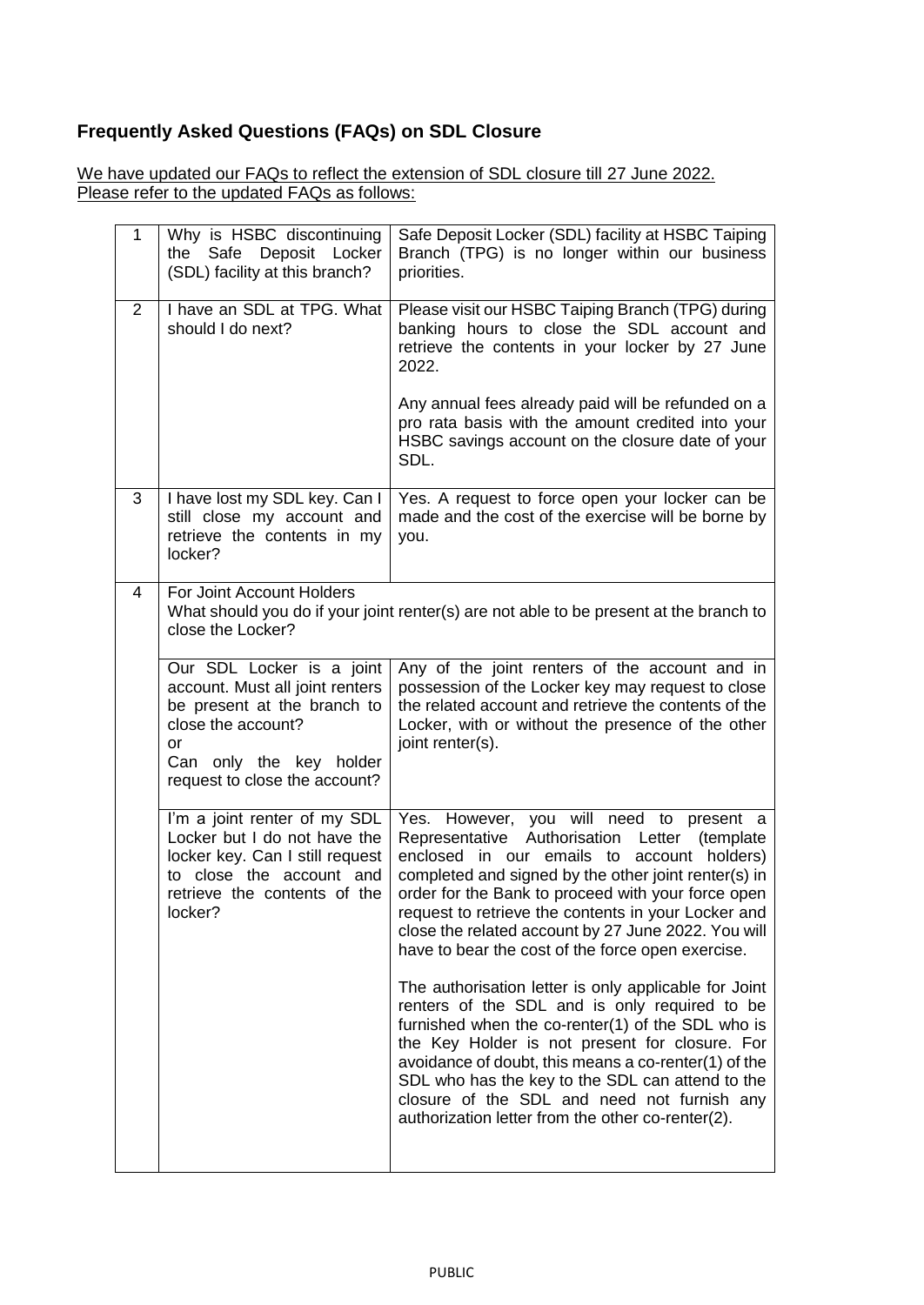| 5              | I/We am/are not able to visit<br>the branch before 27 June<br>2022 to close the account and<br>retrieve the contents of the<br>Locker. Can I authorise a<br>representative to do it on<br>my/our behalf? | We are unable to accept any authorisation of third-<br>parties (non-account holders of the SDL) for access<br>or closure of the SDL. This is a precautionary<br>security measure. Your understanding is greatly<br>appreciated.                                                                                                                                            |
|----------------|----------------------------------------------------------------------------------------------------------------------------------------------------------------------------------------------------------|----------------------------------------------------------------------------------------------------------------------------------------------------------------------------------------------------------------------------------------------------------------------------------------------------------------------------------------------------------------------------|
| 6              | need to make<br>Do I<br>an<br>appointment to perform the<br>closure of account?                                                                                                                          | It is not necessary to make an appointment before<br>27 June 2022, unless advised otherwise by the SDL<br>team in TPG. You can walk-in to complete closure<br>of your SDL account within the branch operational<br>hours as listed on our website.                                                                                                                         |
|                |                                                                                                                                                                                                          | Post 27 June 2022, all impacted SDL customers<br>who have yet to close their SDL accounts must<br>make an appointment through our contact centre or<br>SDL team at TPG. This is due to the Bank's SDL<br>force opening activity which will be effective after 27<br>June 2022 and customers will not be allowed<br>access to their SDL without prior appointments<br>made. |
| $\overline{7}$ | What happens if I do not close<br>my SDL account by the Last<br>Date<br>or<br>I am unable to return to<br>Malaysia / travel by the Last<br>Date (e.g. due to Covid-19                                    | The Last Date of SDL to remove content of and<br>close your SDL is 27 June 2022. If you are unable<br>to perform the closure by the Last Date, the Bank<br>will proceed with our Force Opening procedure and<br>keep your safe content in the Bank's vault until you<br>are able to collect it.                                                                            |
|                | travel restrictions)?                                                                                                                                                                                    | The collection point of forced open content is<br>nearest Branch with SDL Facility. Please contact<br>the TPG team for further information.                                                                                                                                                                                                                                |
| 8              | How will the Bank's force<br>opening<br>procedure<br>be<br>conducted?                                                                                                                                    | The force opening procedure will be conducted in<br>the presence of two bank employees and an<br>appointed external lawyer.                                                                                                                                                                                                                                                |
|                | (Where customer has<br>not<br>closed<br>and<br>claimed<br>the<br>contents of their SDL locker,<br>by the 'Last Date')                                                                                    |                                                                                                                                                                                                                                                                                                                                                                            |
| 9              | How will the safe contents<br>from the Bank's force opening<br>procedure be kept?                                                                                                                        | The contents will be itemized, recorded and sealed<br>in an envelope/ box and securely kept in the Bank's<br>vault until the SDL renter(s)collects them.                                                                                                                                                                                                                   |
|                | (Where customer has<br>not<br>closed<br>and<br>claimed<br>the<br>contents of their SDL locker,<br>by the 'Last Date')                                                                                    |                                                                                                                                                                                                                                                                                                                                                                            |